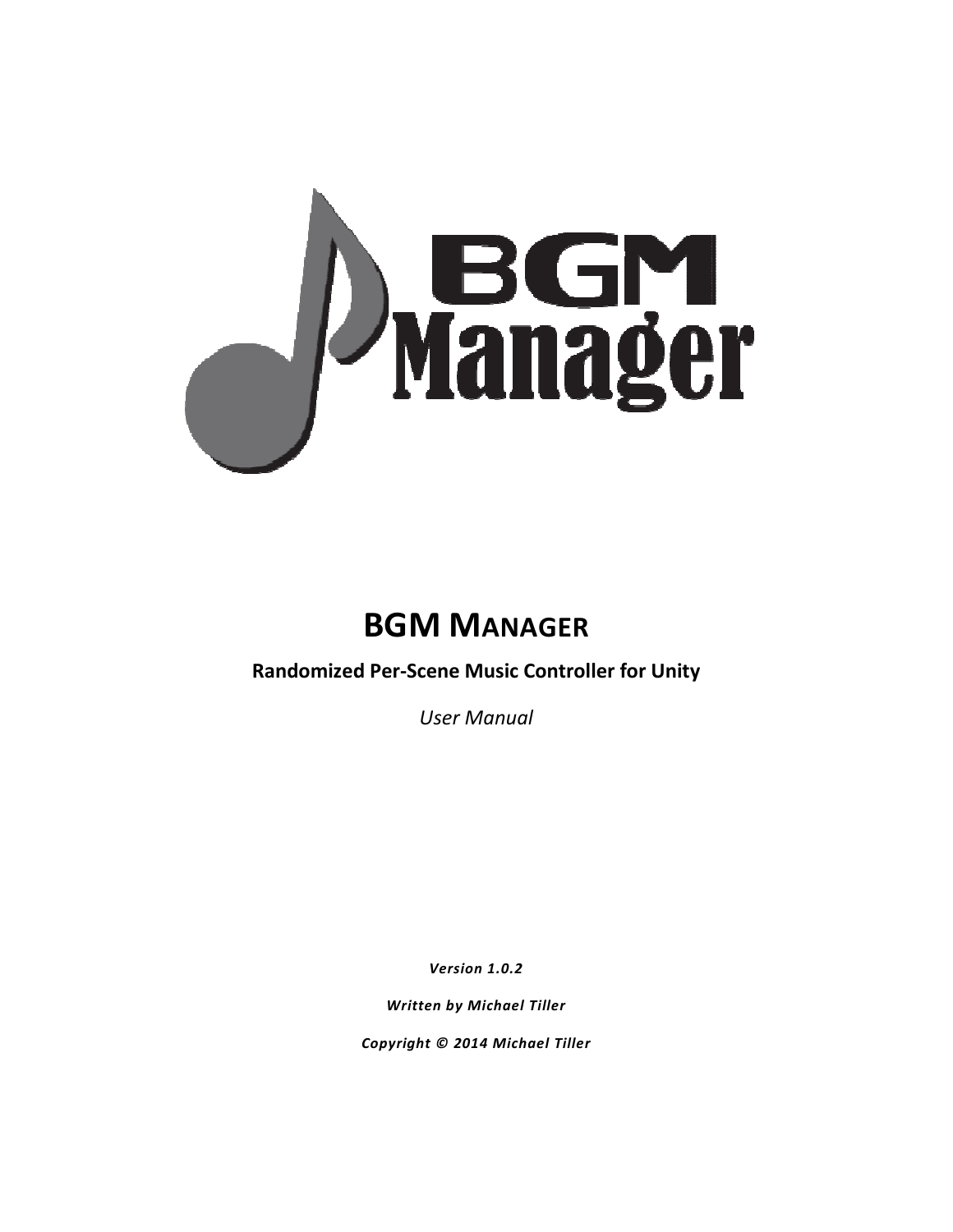#### **BGM Manager**  *User Manual*

## **CONTENTS**

Contents ..... 2

Legal ..... 3

Summary ..... 3

Installation ..... 4

Usage ..... 4

Support ..... 4

Version History ..... 5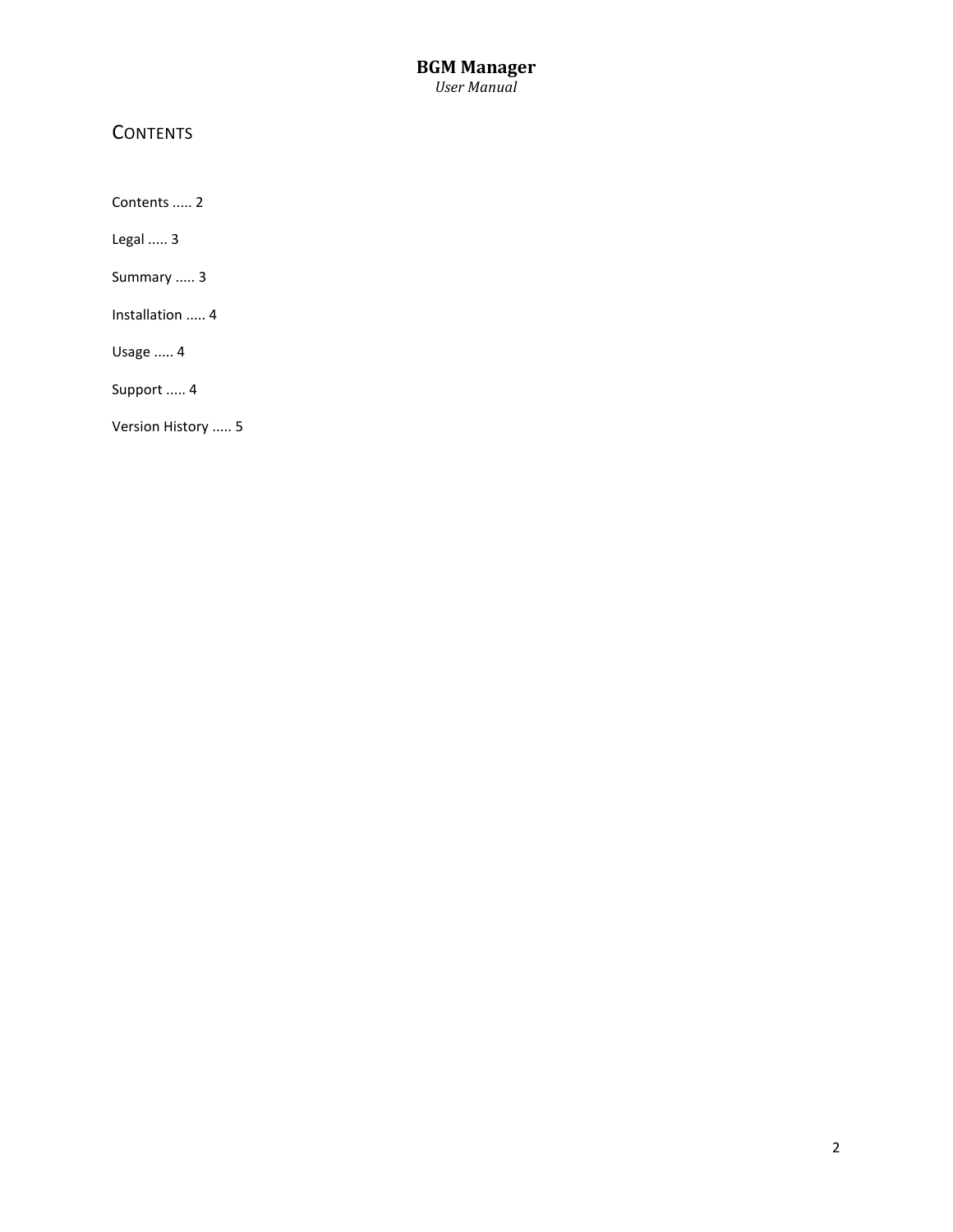# **BGM Manager**

*User Manual* 

LEGAL

Copyright © 2014 Michael Tiller.

*All musical credits to internetaudioguy.com.*  http://internetaudioguy.com/iag/freemusic/freemusic.htm

#### SUMMARY

Thank you for your purchase of BGM Manager!

BGM Manager is a simple and complete solution that offers a per-scene music controller for Unity. Each scene is capable of randomly selecting a musical track at load-time. It also allows for the music to be muted, unmuted, overwritten or have its volume modified all in a single line of code. This is all achieved using two classes, a singleton controller and a per-scene data container.

#### **FEATURES**

- Randomized per-scene track selection.
- Mute, unmute, adjust the volume, or overwrite the track entirely.
- Automatically resumes play when unmuted.
- Basically works right out of the box.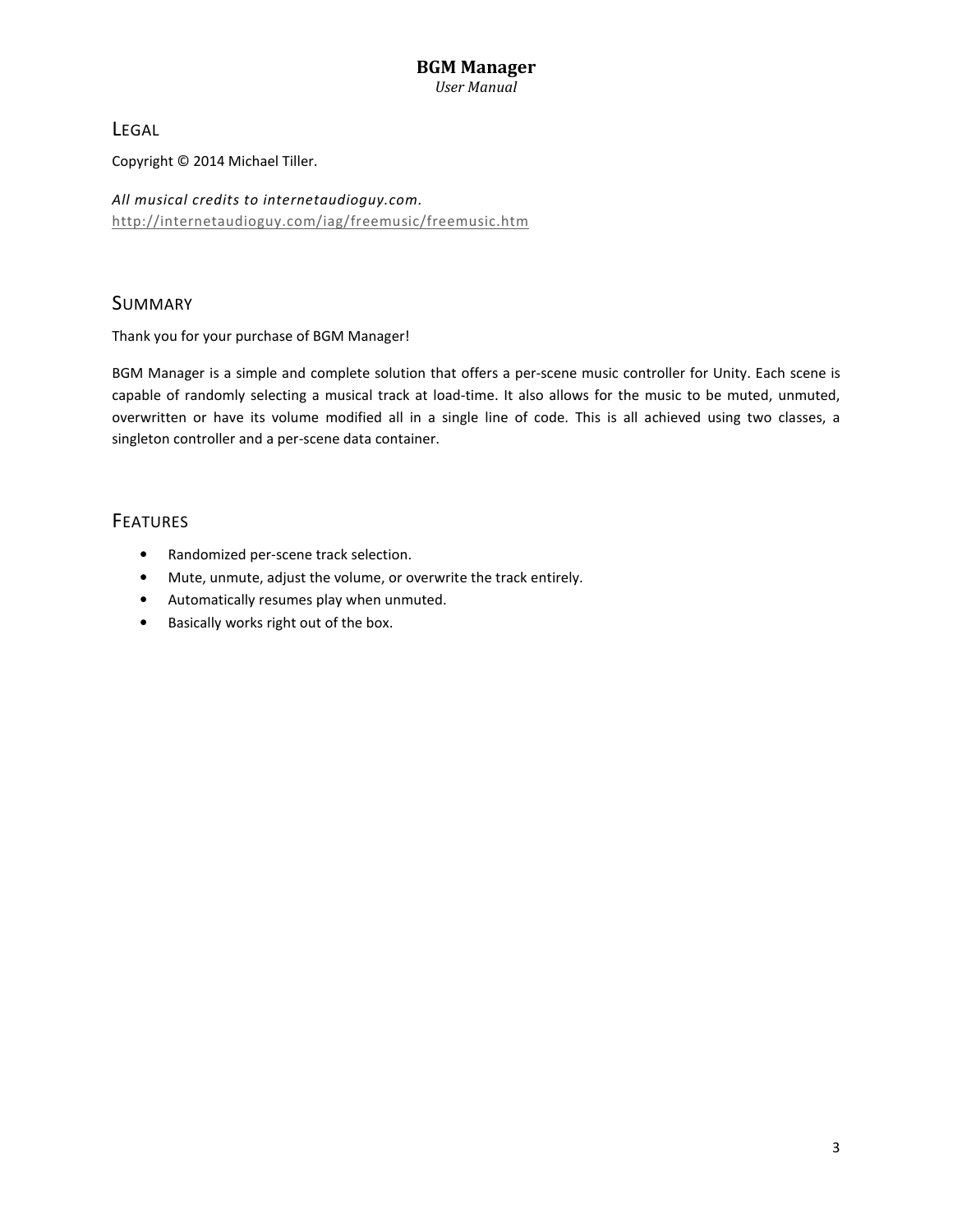#### **BGM Manager**

*User Manual* 

#### INSTALLATION

To install, please follow the instructions below:

- Make sure you are logged into the Unity Asset Store.
- Download latest version of **BGM Manager** from Unity Asset Store.
- Import "**BGM Manager.package**" into desired Project.

#### USAGE

To get started, please follow the instructions below:

- 1. Add a bgmManager to the first scene of your game.
- 2. Ads a bgmTracks object to every scene of your game.
- 3. Configure bgmTracks on a per-scene basis.

 For support, if you have questions, comments, or anything else - please visit my website to get in touch: http://www.rancid1.com/bgmm/

#### SUPPORT

Documentation, API notes, tutorials, and much more can be found at my website: http://www.rancid1.com/bgmm/

You can also contact me directly via: contact AT rancid1 DOT com.